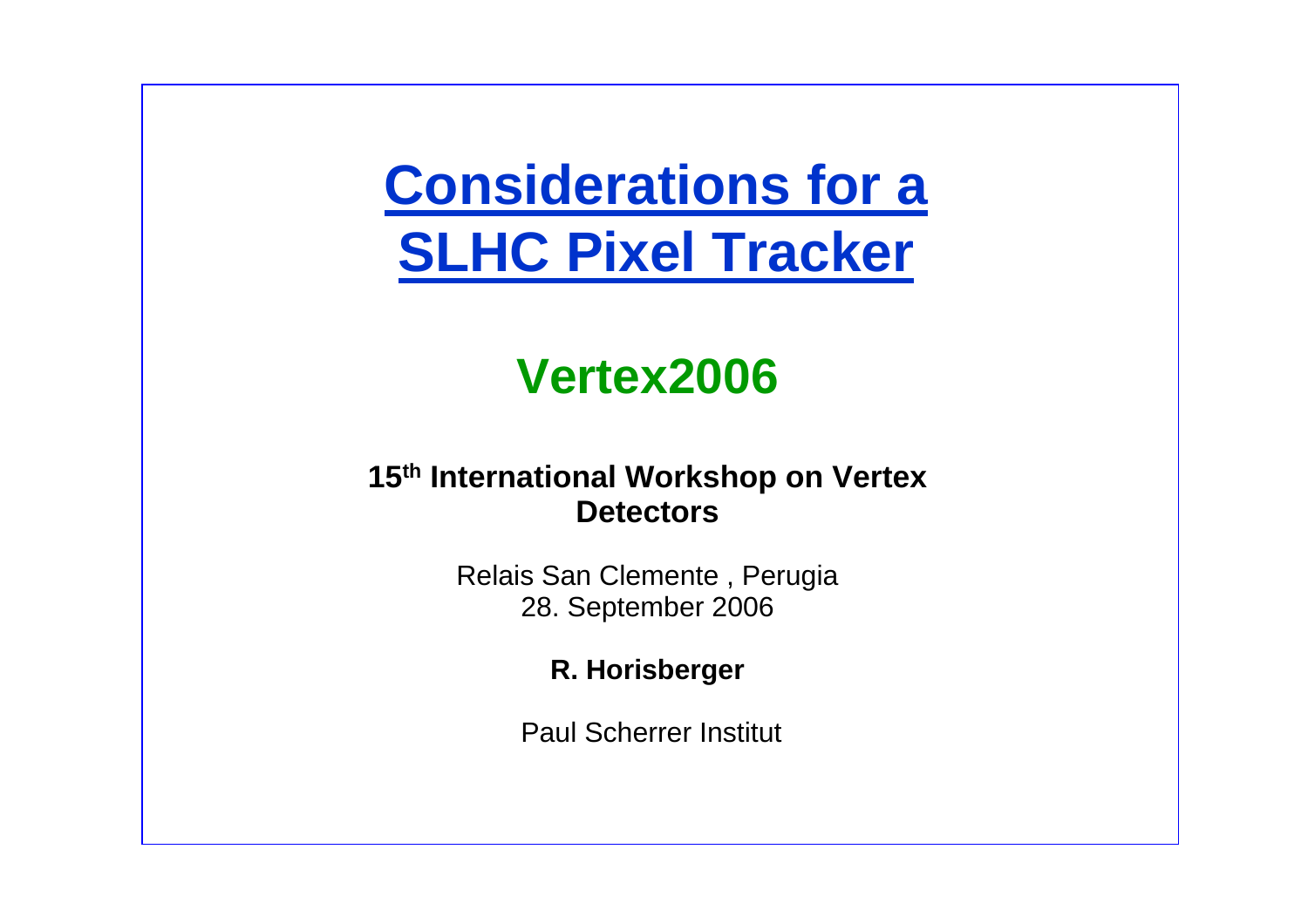# **C**ost **C**ooling **C**abling

 $→$  **Power**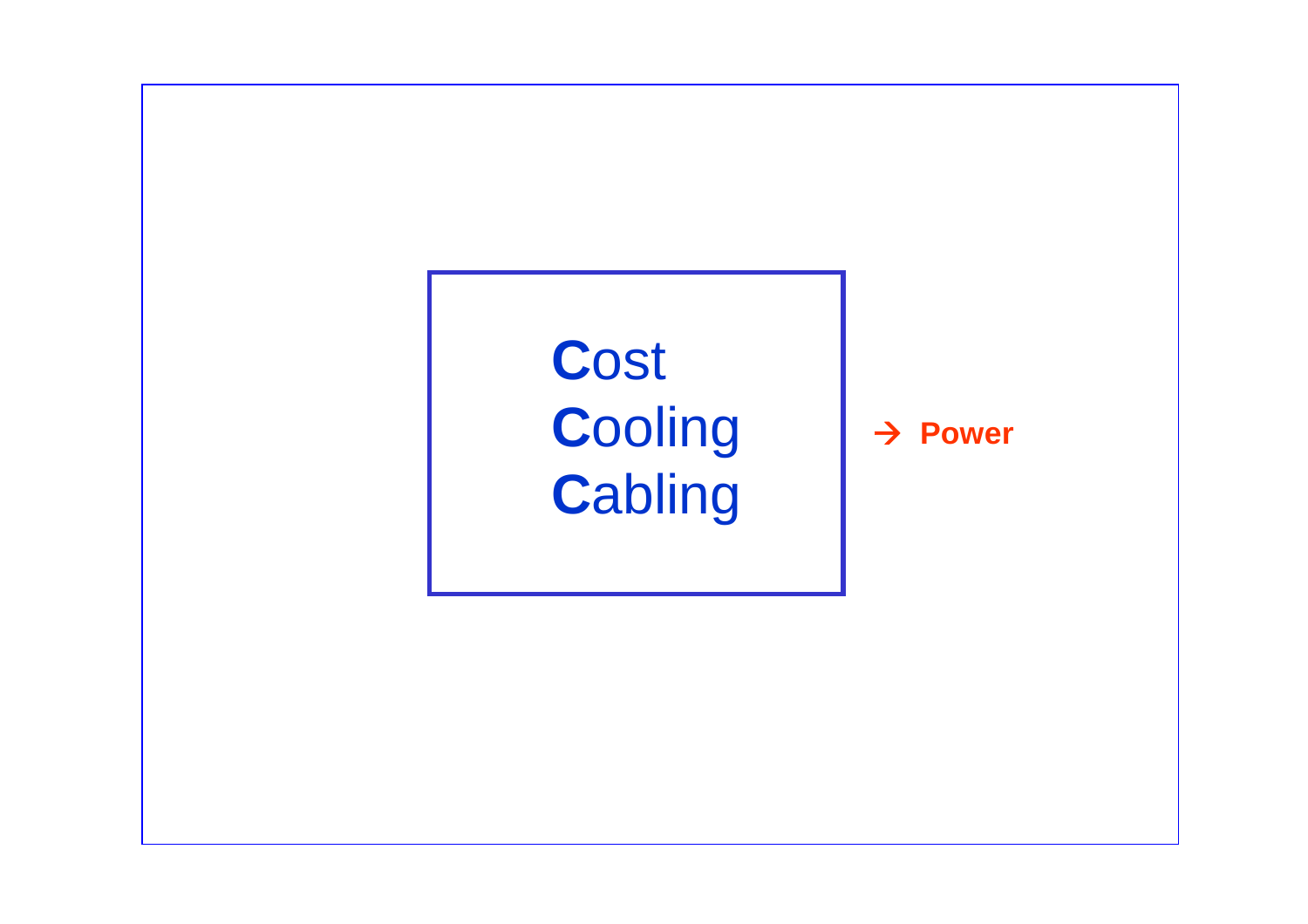- This talk is not about physics case of SLHC
- Benefits of 10 fold increase of luminosity may only be clear as real LHC data is analyzed and the Higgs/SUSY realization in nature becomes visible

#### **however**

- Detector upgrade in 2014 requires planning action already now ! (2006)
- 8
- **Conception** of SLHC tracker
- **- Basic R&D**
- **- Protoyping**
- **- Demonstators**
- **- Production**
- **- Installation & Commissioning**
- Should learn from current experience of LHC trackers !
- Many issues in this talk are valid for CMS & ATLAS as well.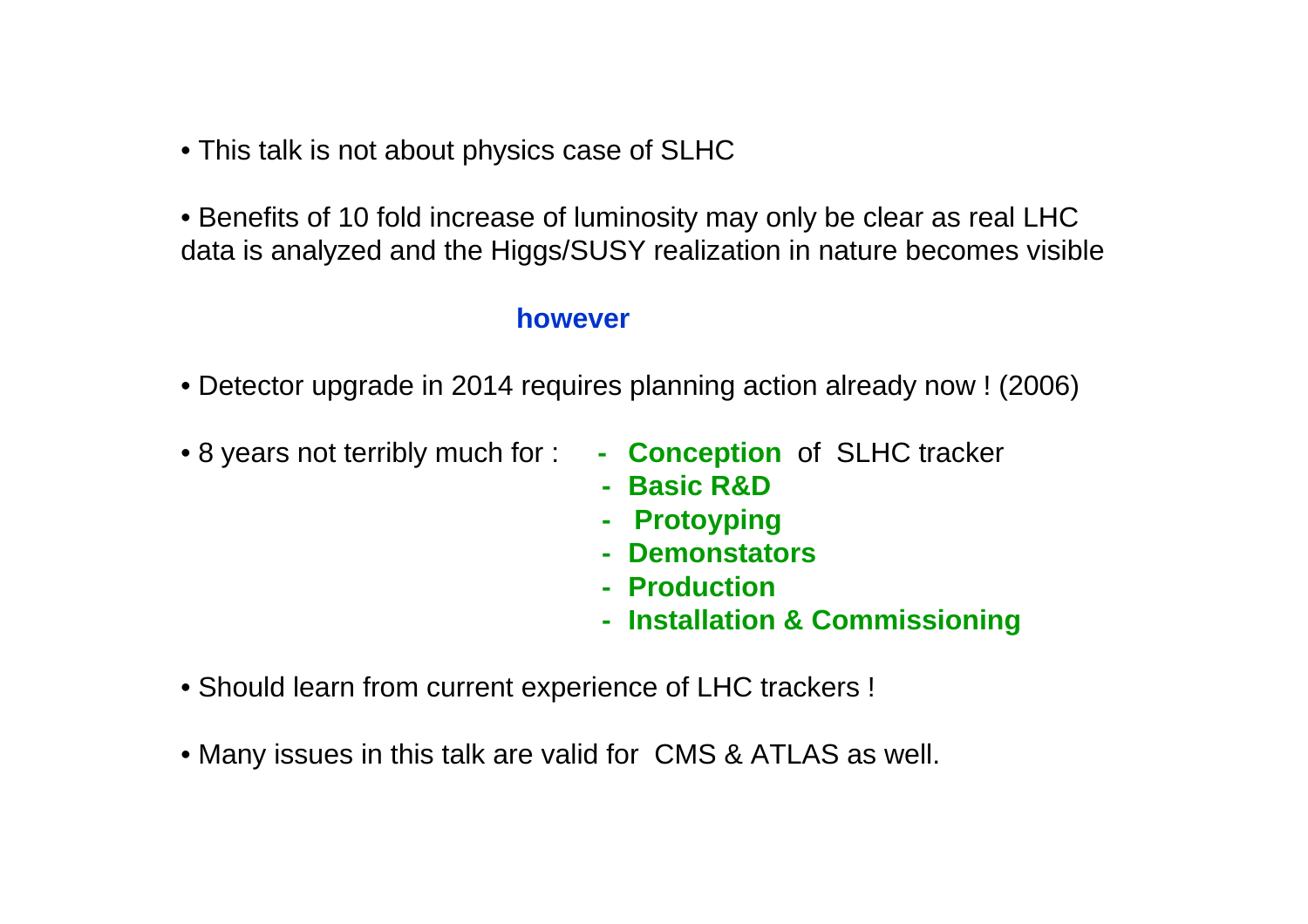- LHC → SLHC in phases:
	- $\bullet$  phase 0/1 limited hardware upgrade  $\phantom{00}$   $\rightarrow$  3  $\phantom{0}$  s x 10  $^{34}$  cm<sup>-2</sup> sec<sup>-1</sup>
	- phase 2 major hardware upgrade Æ 10 x 10 34 cm-2 sec-1
- -
- $\bullet$  No sharp step in Lumi  $\,\to$  Running periods with CMS TOB still ok but TIB inadequate !
- Several years of LHC running
	- integrated rad. damage of present tracker reaches design limits
	- rates get too high
- → **Need a complete new tracker** !
- SLHC  $@$  10<sup>35</sup> creates enormous problems with:  $-$  data rates
	-
	- radiation damage
	- event selection
		- $\rightarrow$  triggering with tracks ?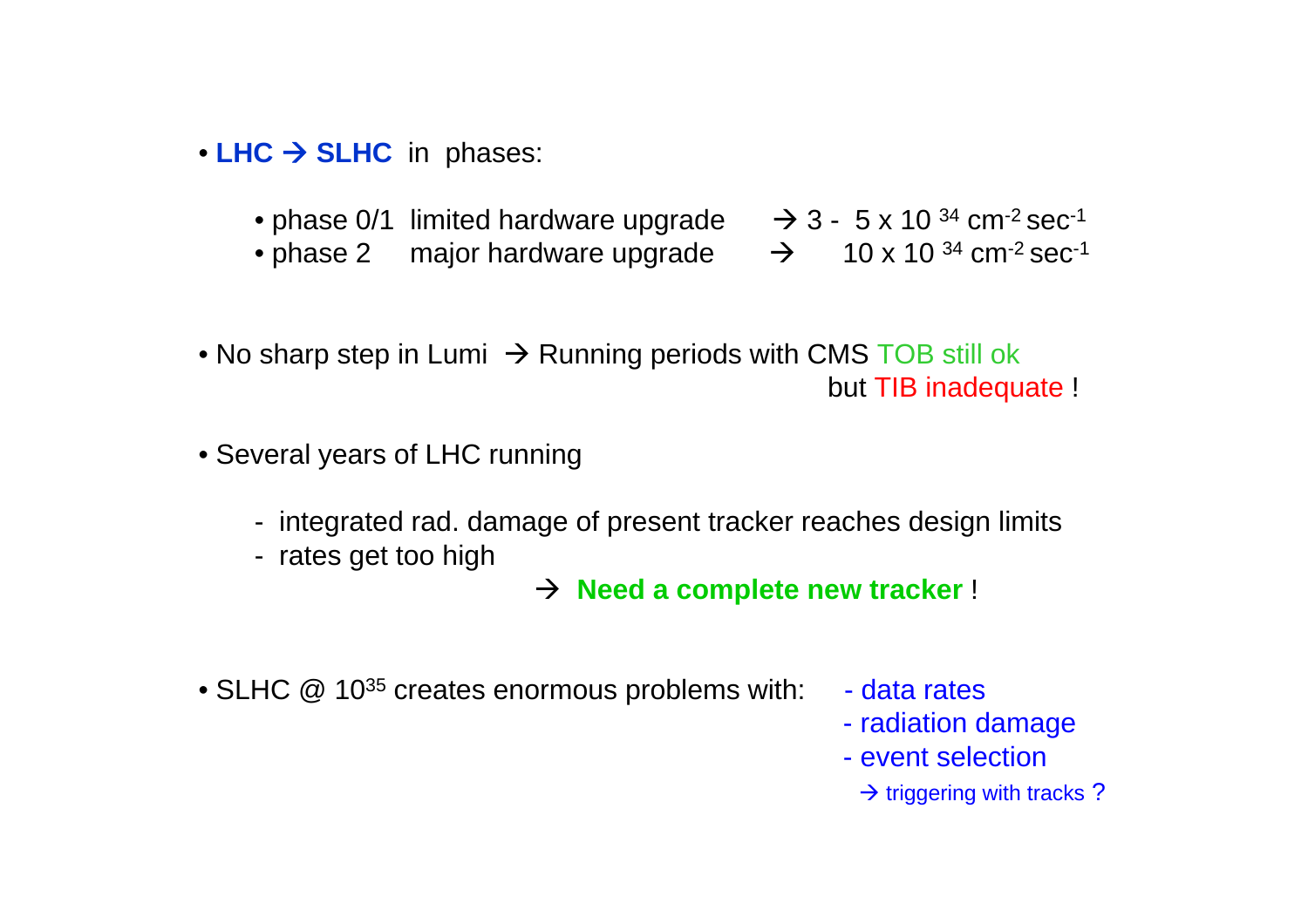## **SLHC situation**

 $\bullet$  Track rates at L = 10  $^{35}$  cm<sup>-2</sup> sec<sup>-1</sup>

•Technology already exists for SLHC tracking at radii > 20cm :

#### **Silicon Pixels Detector**



• Performance of present pixels at SLHC?

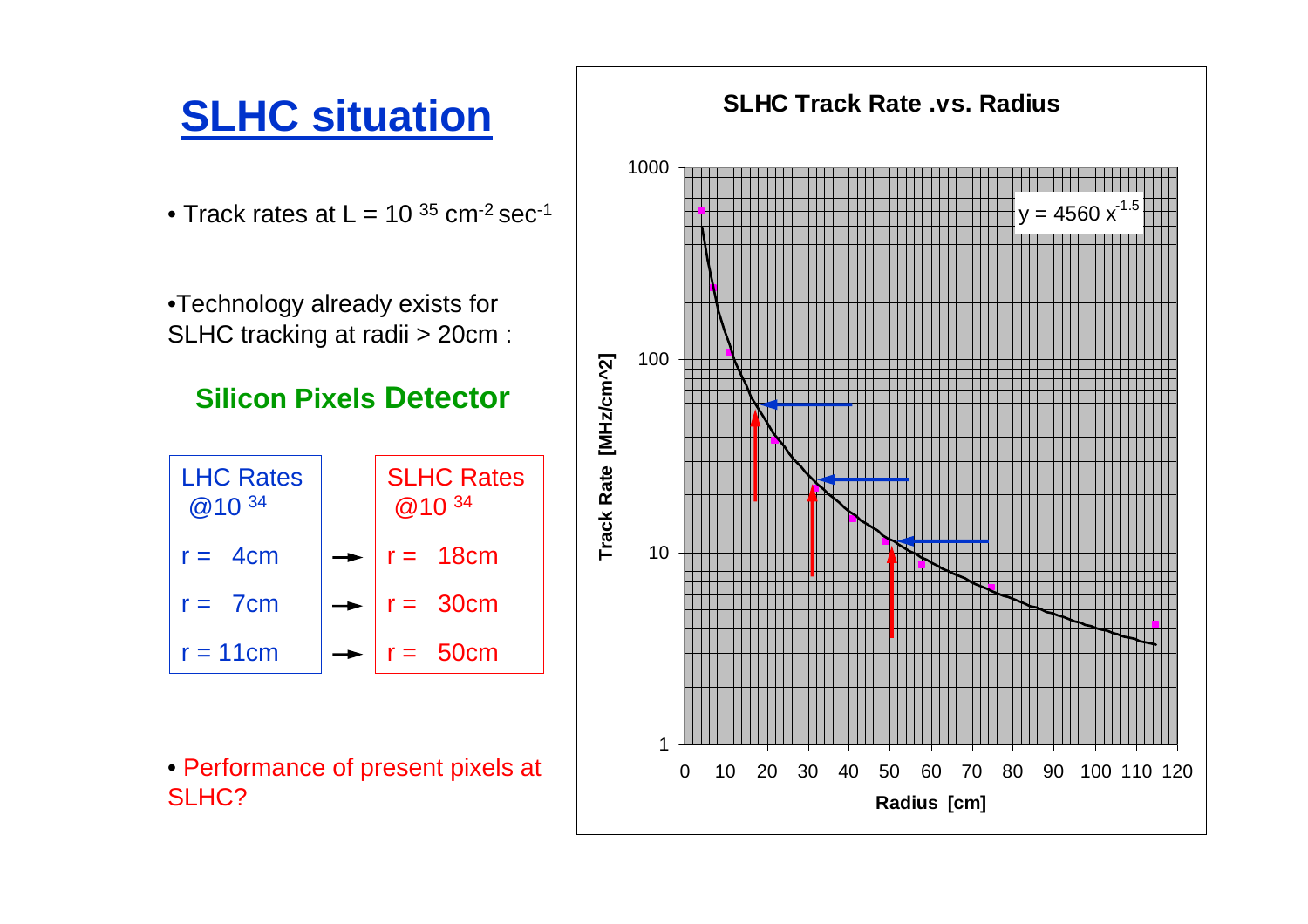### **SLHC rate tests of CMS Pixel Modules**

- High rate tests in X-ray box allows hit rates up to 300 MHz/cm<sup>2</sup>
- Simulation of pixel read out chip (ROC) compares quite well with observed data loss
- W e can identify the data loss mechanisms
	- $\rightarrow$  finite data buffers
	- $\rightarrow$  readout times
- •For SEU studies and timewalk need t o go to pion beam line at PSI
	- $\rightarrow$  150 MHz/cm<sup>2</sup>  $\rightarrow$  20nsec bunch structure

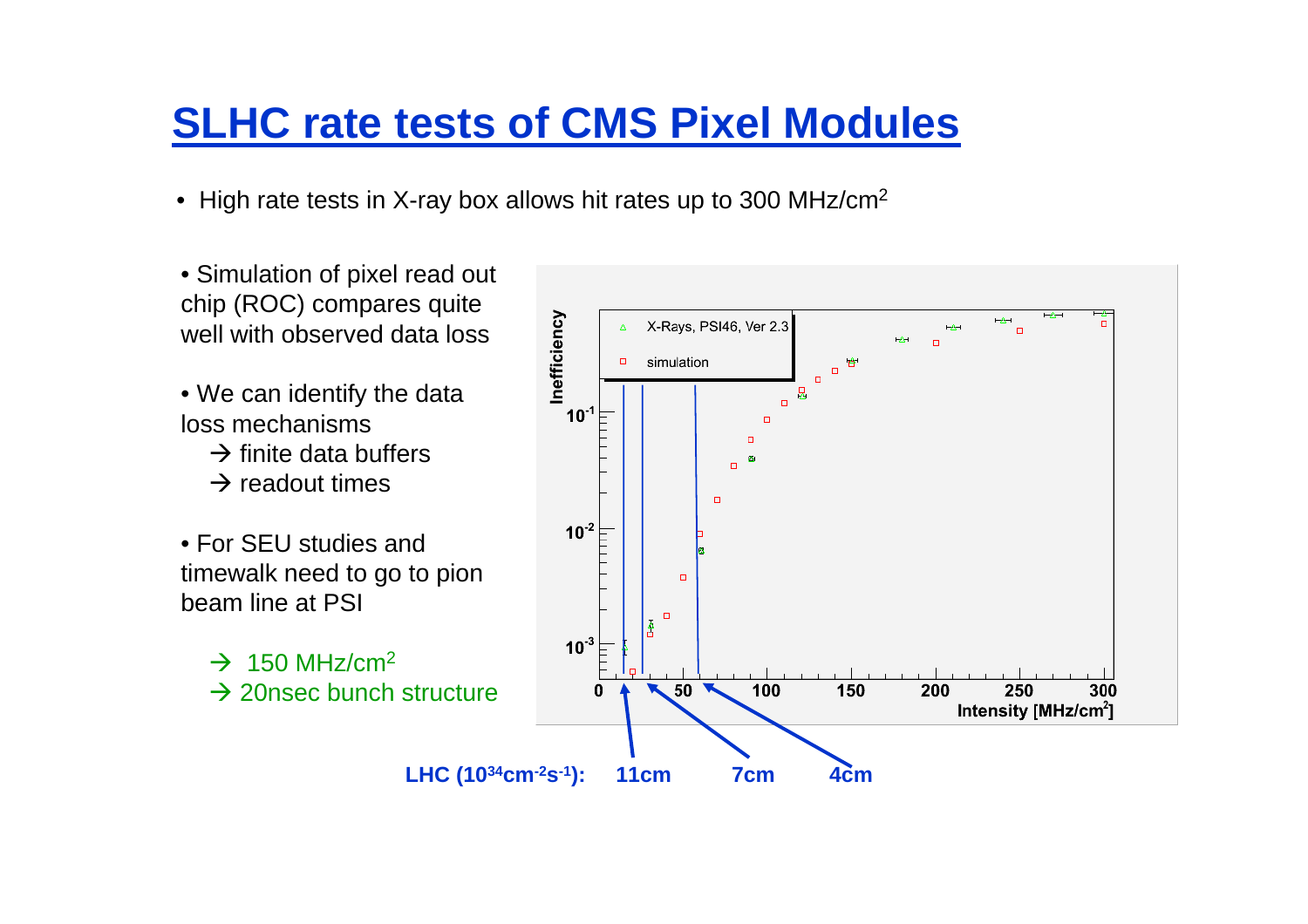### **CMS Pixel ROC: Column Drain Architecture**

#### **sketch of a double column**



SLHC rate data losses dominated by finite buffer sizes !

 $\rightarrow$  chip size ! **periphery bigger**

7.8mm

9.8mm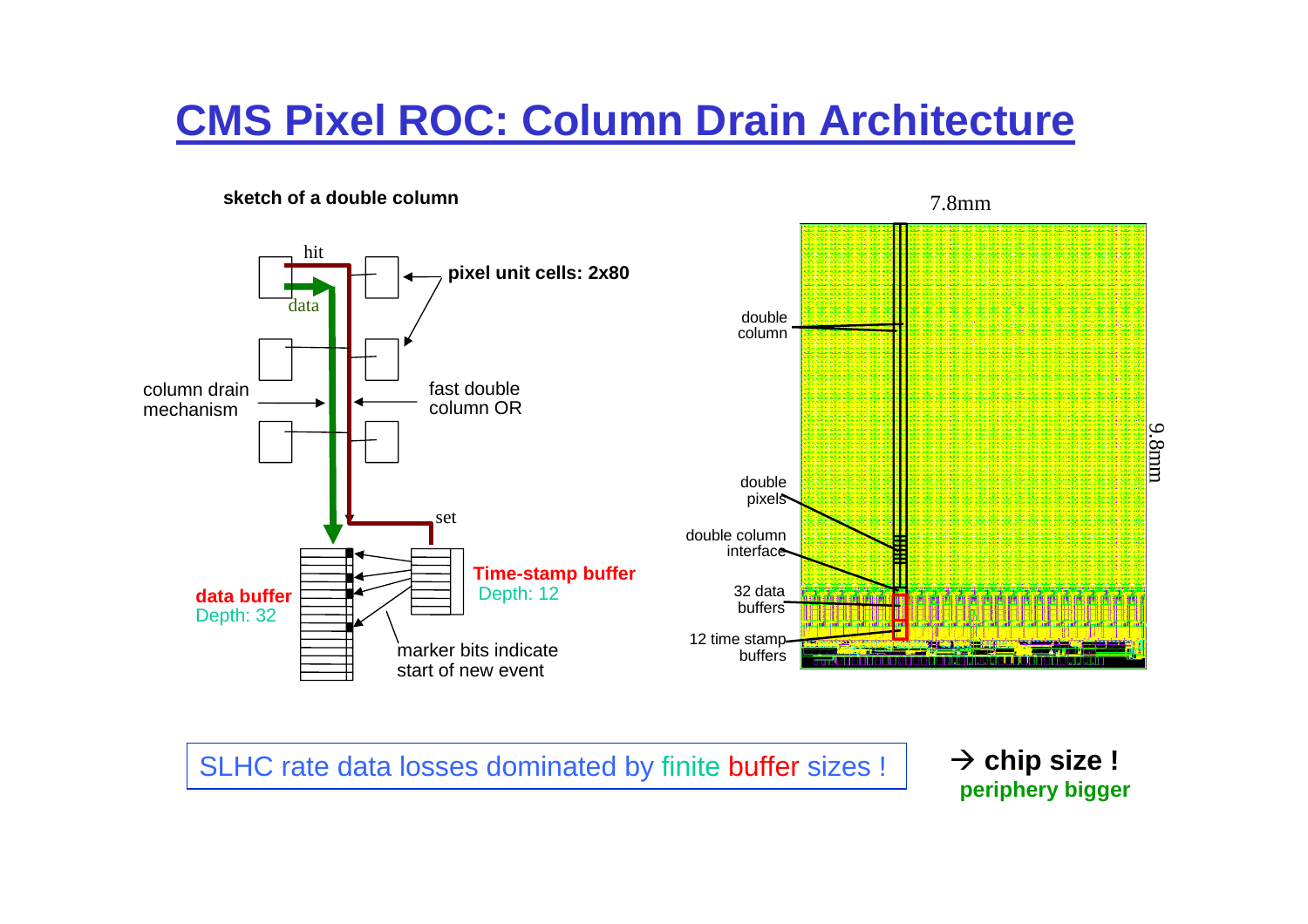### **High rate data losses in x-ray test**

- X-ray b ox (pix.mult.= 1)  $\rightarrow$  timestamp buffer overflows dominant
- Pion beam (pix.mult.> 1)
- $\rightarrow$  data buffer overflow
- Loss due to pixel overwrite (~ pixel size) is not relevant
- Small pixels create large data traffic !

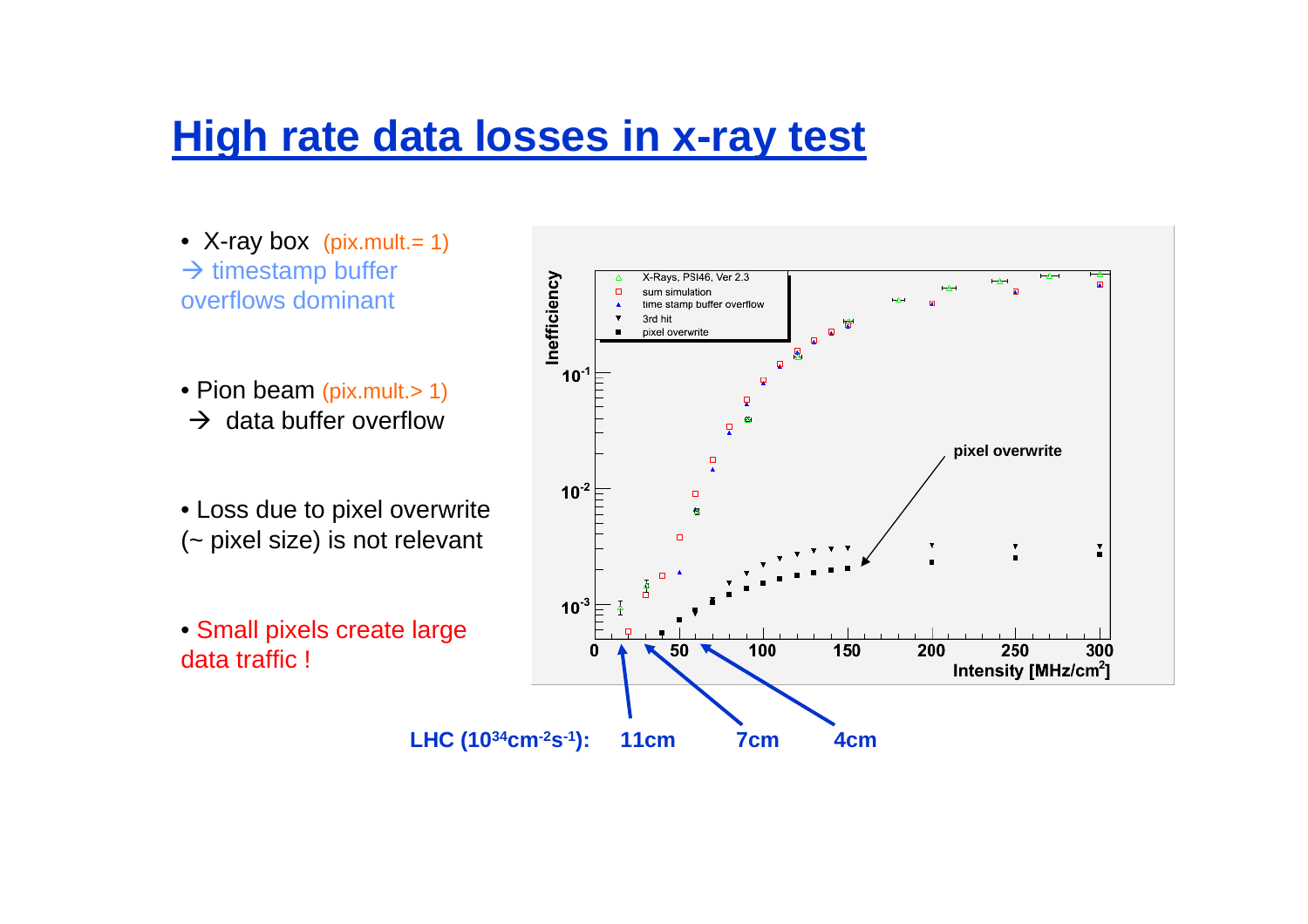### **Evolutionary upgrade of CMS pixel modules**

- CMS pixel modules need to be replaced. **( r=4cm every 2 years @ 1034)**
- $\bullet$  LHC  $\rightarrow$  SLHC has probably no sharp step in luminosity
- Can improve rate capability of present pixel modules by:
	- increase buffer size in ROC periphery **(2x in 0.25**µ**m CMOS, 5x in 0.13**µ**m )**
	- extra data buffer in redesigned TBM with parallel ROC read out scheme
- Replaced modules would be fully compatible with present system.
	- $\rightarrow$  allows operation of present pixel system at L ~ 3x10 <sup>34</sup> cm<sup>-2</sup> sec<sup>-1</sup>

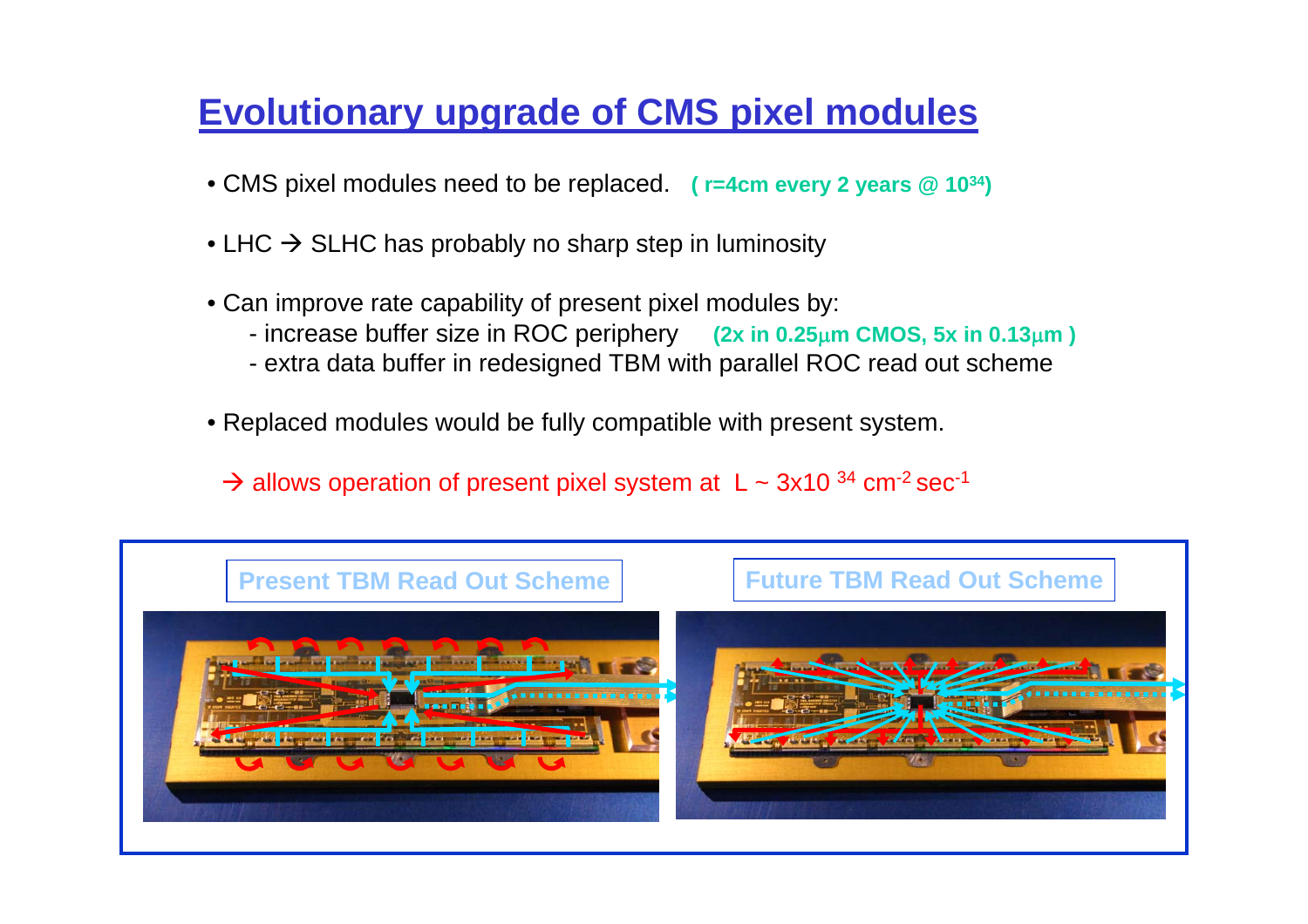### **SLHC Pixel Tracking** (zero suppressed readout)

- $\bullet$  What are our priorities:  $\,$  tracker for 10 $^{35}$  but same X/X $_{0}$  and resolution ?
	- reduce material budget (X/X $_0$ ) ?
	- improv e resolutio n ( ∆p/p , impact parameter) ?
	- triggering ( jet, track selection, impact parameter) ?
- Financial envelope for new Super LHC tracker ~ 115 120 MCHF
- H o w man y technologies are radiall y needed to deal with
	- rates ( wide range)
	- cost per unit area
	- minimal power per layer  $\;\rightarrow$  minimal material budget (X/X $_{\rm o}$ )
- Present Pixel System has radii : r = 4cm 7cm 11cm m 15cm was to costly Layer cost go by  $\,$ area ~ r $^{2}$  = 16  $\,$   $\,$  49  $\,$   $\,$  121  $\,$ 225
- Present pixel works well under high rat es but cannot be financed for r >18cm !
- Increasing layer radius r → cost per surface must scale ~ 1/ r<sup>2</sup>!

 $\rightarrow$  use cheaper technology, just adequate for rate at this layer radius !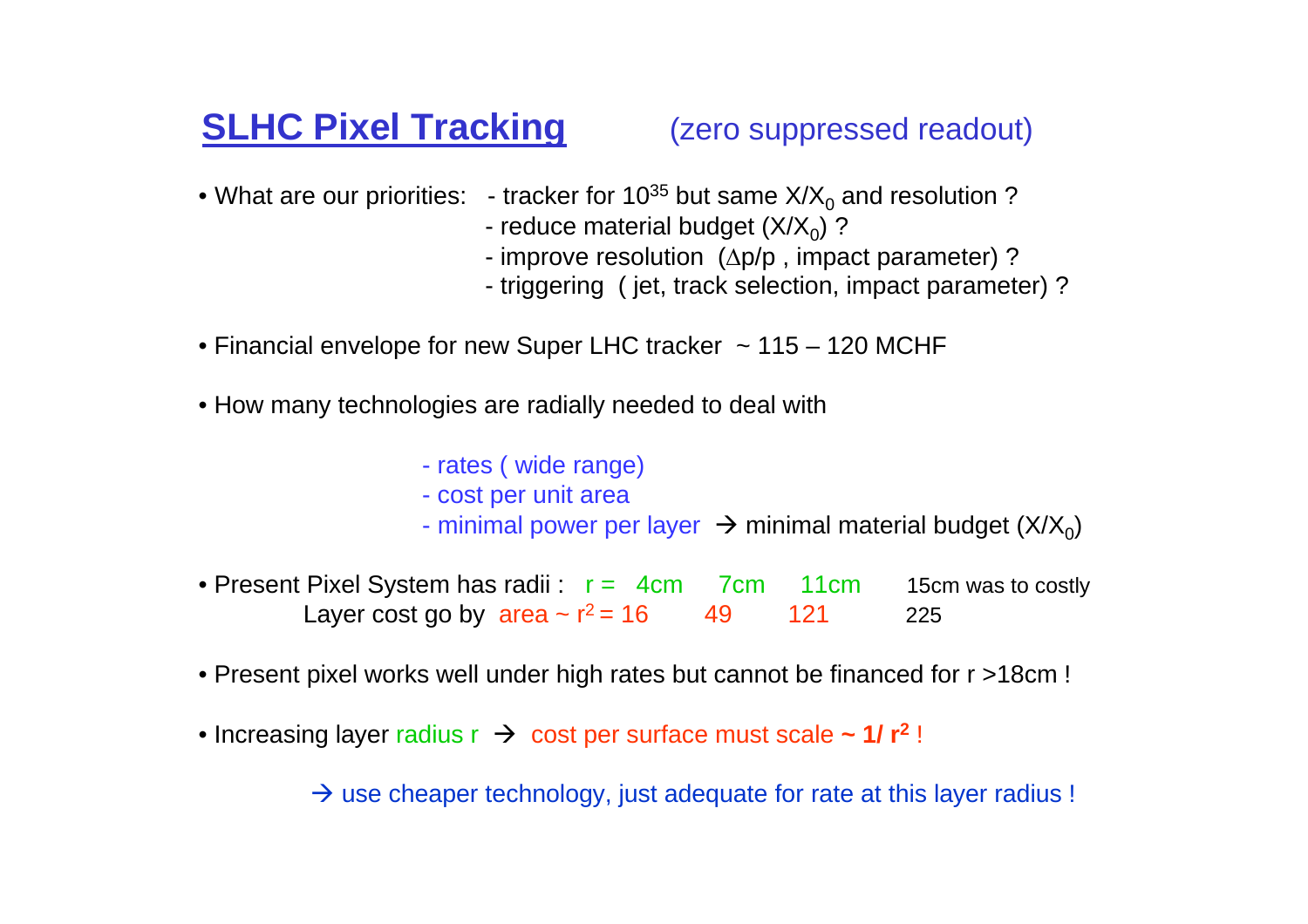#### **Costs of a CMS Pixel Barrel Module**



Optical links, FED, FEC, Power supplies add  $+15\%$   $\rightarrow$  ~550 SFr/cm2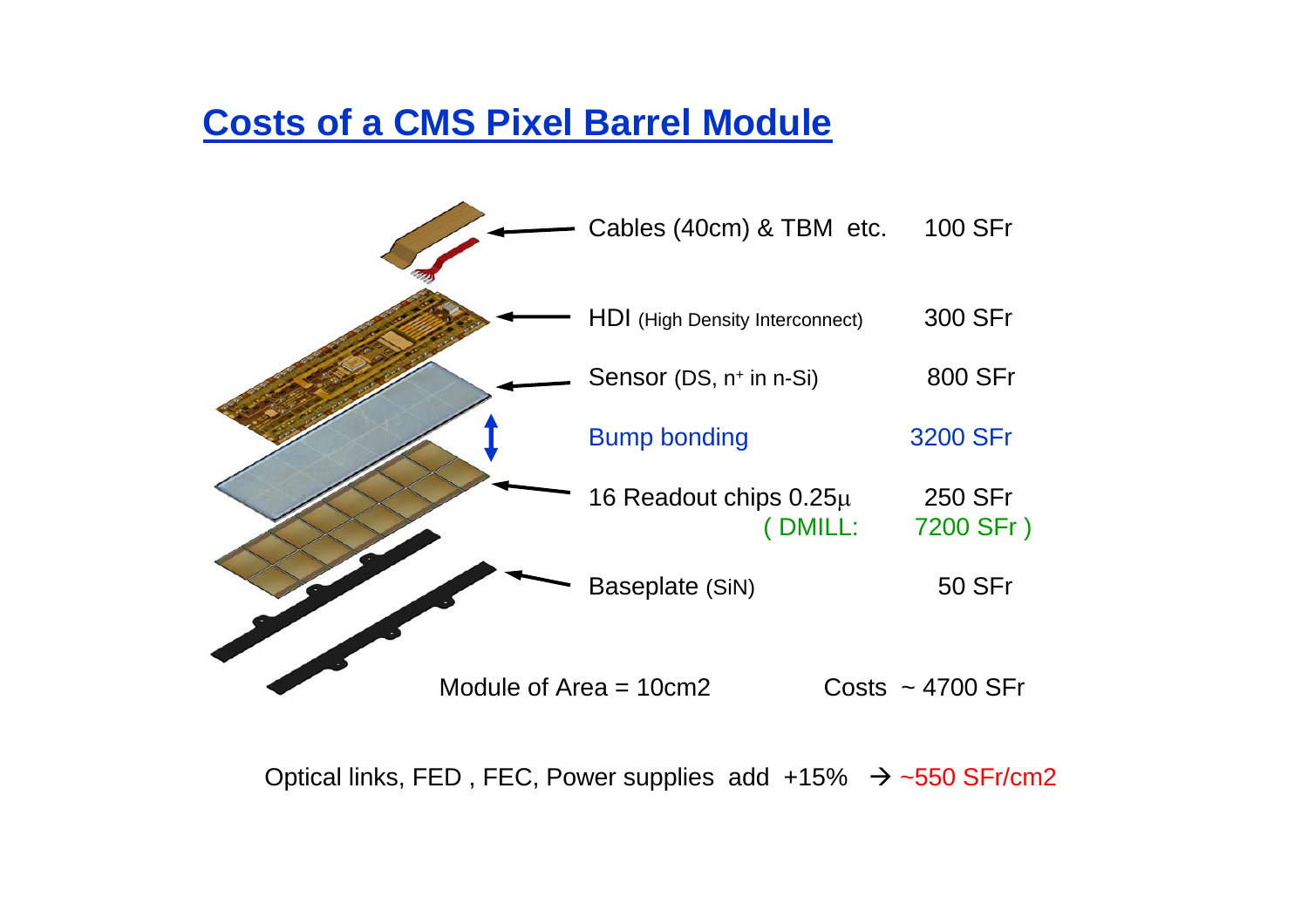### **Costing Speculations** [CHF/cm<sup>2</sup>] **COSTING SPECULATIONS**

|                                                |                                            |                                                  | Pixel (now) Large pixels Macropixels MAPS |                | <b>CMOS+Sensor</b> |
|------------------------------------------------|--------------------------------------------|--------------------------------------------------|-------------------------------------------|----------------|--------------------|
| <b>Pixel Area</b><br>Sensor/ROC<br>Tiling unit | $0.015$ mm <sup>2</sup><br>1/1<br>10 $cm2$ | $0.15 \text{ mm}^2$<br>1/1<br>40 cm <sup>2</sup> | 1.5 mm <sup>2</sup><br>10/1<br>100 $cm2$  | 0/1<br>4 $cm2$ | 1/1<br>4 $cm2$     |
| <b>Bumping</b>                                 | 320                                        | 20 <sup>°</sup>                                  | $2^*$                                     | 0              | 0                  |
| <b>Sensors</b>                                 | 80                                         | 10                                               | 10                                        | 0              | $10+10?^{(4)}$     |
| <b>ROC</b>                                     | 25                                         | 50                                               | $\overline{2}$                            | 50             | $200?^{(3)}$       |
| <b>HDI</b>                                     | 30                                         | 30                                               | 3                                         | 30             | 30                 |
| Cables                                         | 8                                          | 8                                                | 0.8                                       | 8              | 8                  |
| <b>Baseplate</b>                               | 5                                          | 5                                                | 0.5                                       | 5              | 5                  |
| Pitchadjust                                    | $\overline{0}$                             | $\Omega$                                         | $15^{(2)}$                                | $\Omega$       | $\Omega$           |
| Optical Link (1)                               | 32                                         | 6                                                | 0.6                                       | 6              | 32                 |
| pxFED                                          | 25                                         | 4                                                | 0.4                                       | 4              | 25                 |
| <b>Total</b>                                   | 525                                        | ~130                                             | $-35$                                     | ~105           | ~320?              |

(1) ~ 320 C HF/channel

(2) ~ 0.02 CHF/cm fine pitch trace

(3) Yield speculations based on <sup>e</sup> xperience with D MILL SOI-wafers

(4) Extr a cost for anodic wafer bonding or SOI wafer growth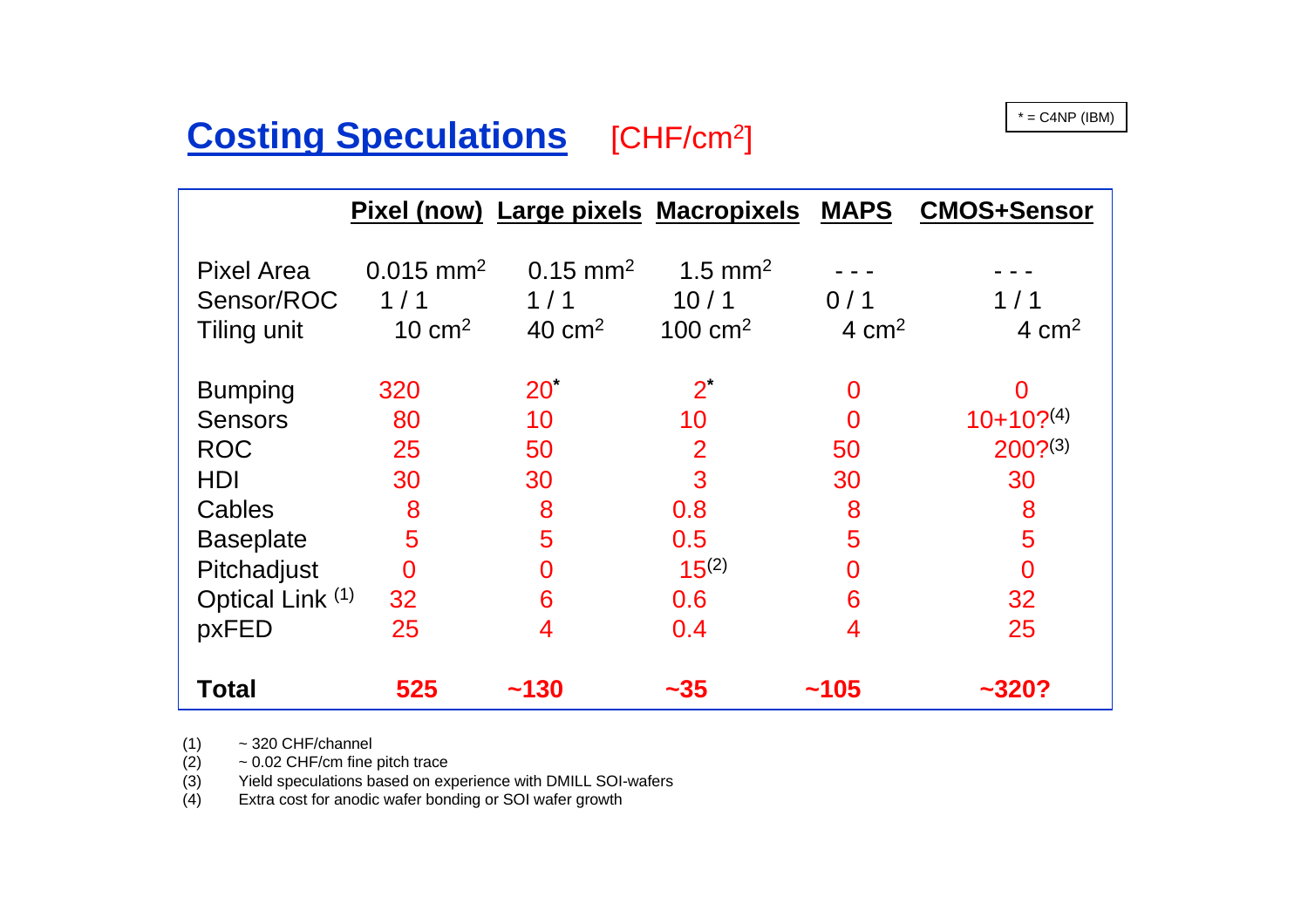### **CMOS+Sensor** (Integrated)

Combine CMOS wafer with high resistive silicon sensor wafer in SOI technique !

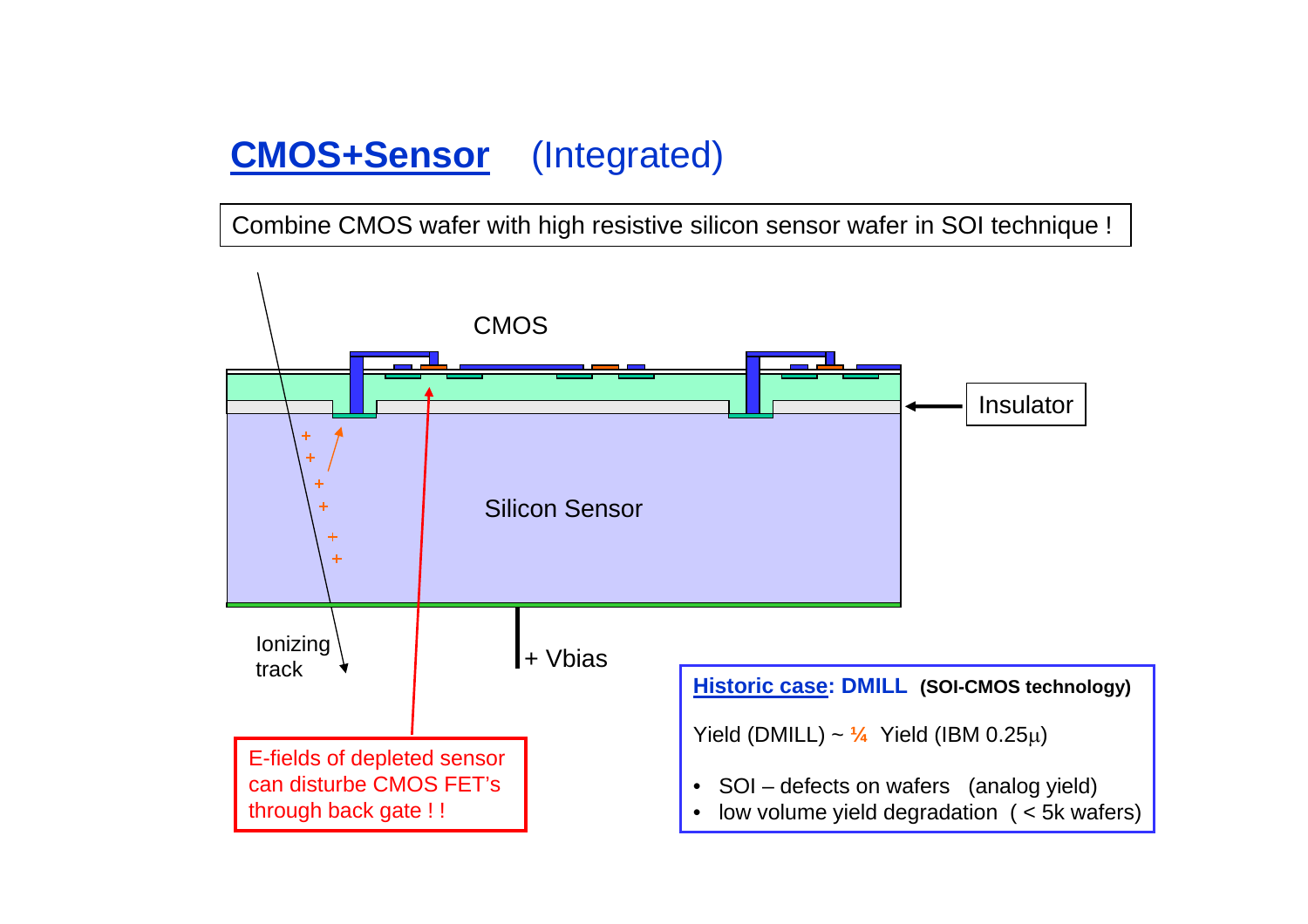#### **C4NP Low Cost Bumping I**njection **M**olded **S**older (IBM & Süss)

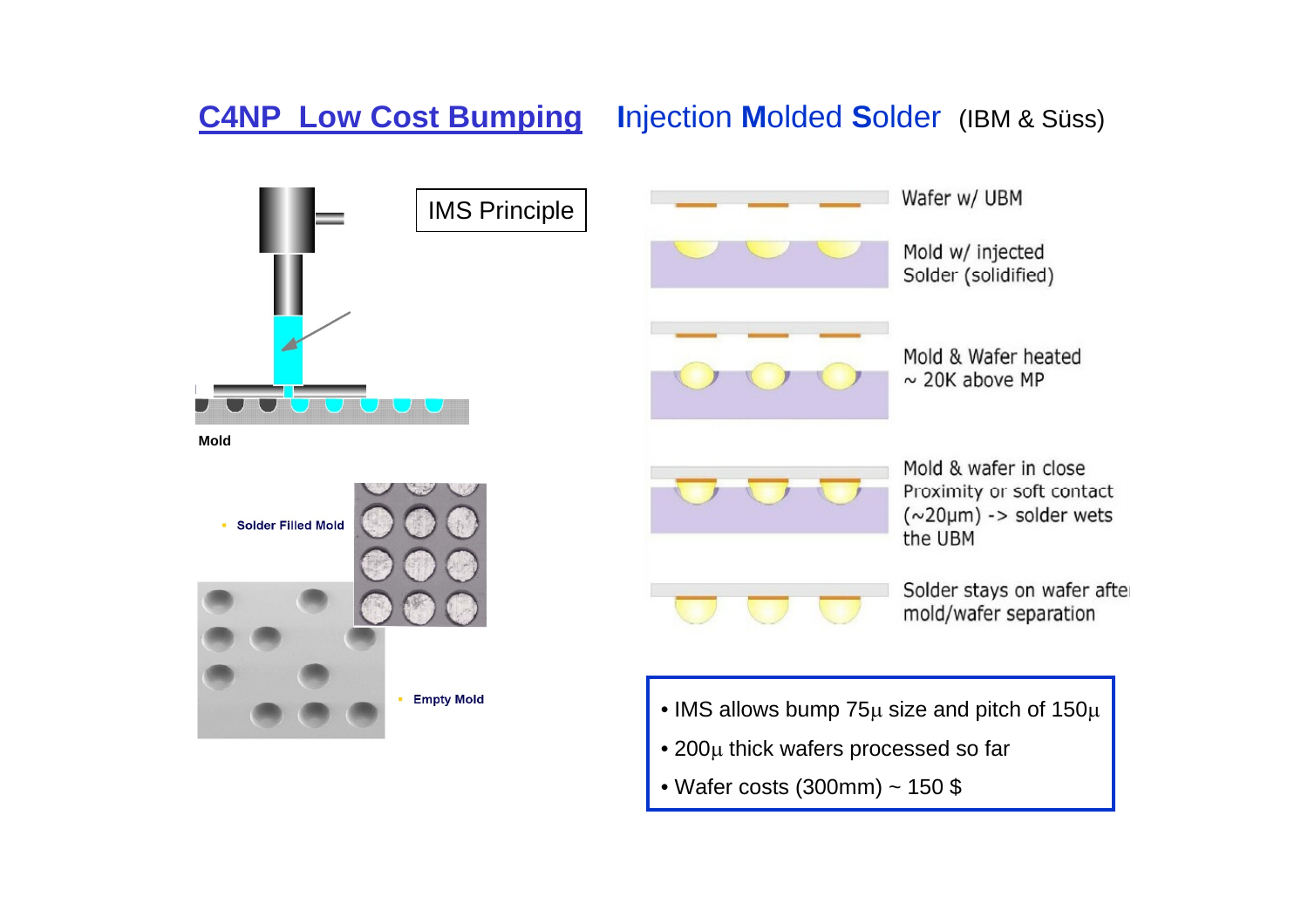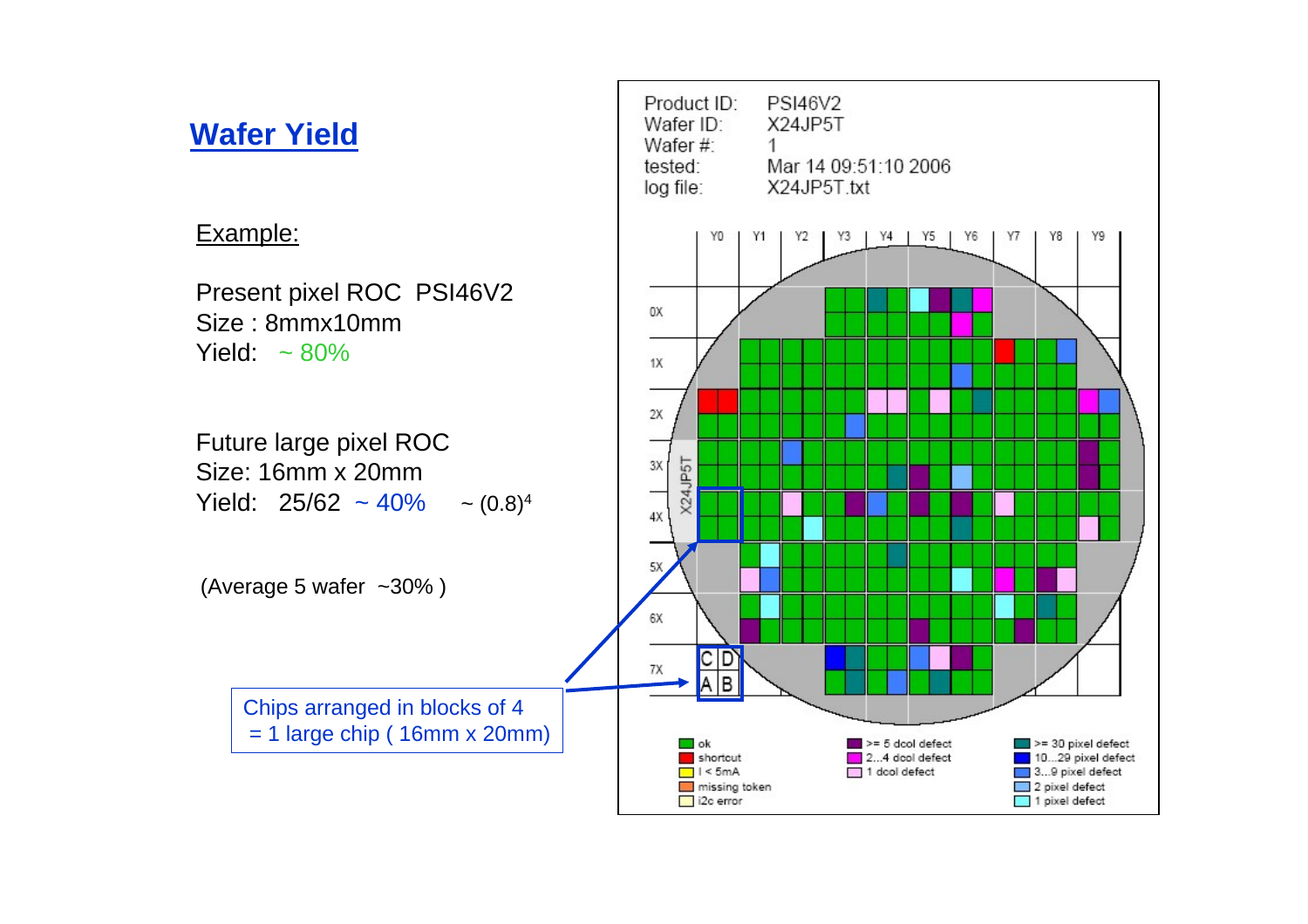## **Cooling**

Current Pixel Barrel System:

- Bring power in  $= 4\%$ **(On-Chip regulators,Al-wire)**
- Take power out  $= 29\%$

Cooling is material budget driver !

Low mass cooling and/or





 $\rightarrow$  1.93% / layer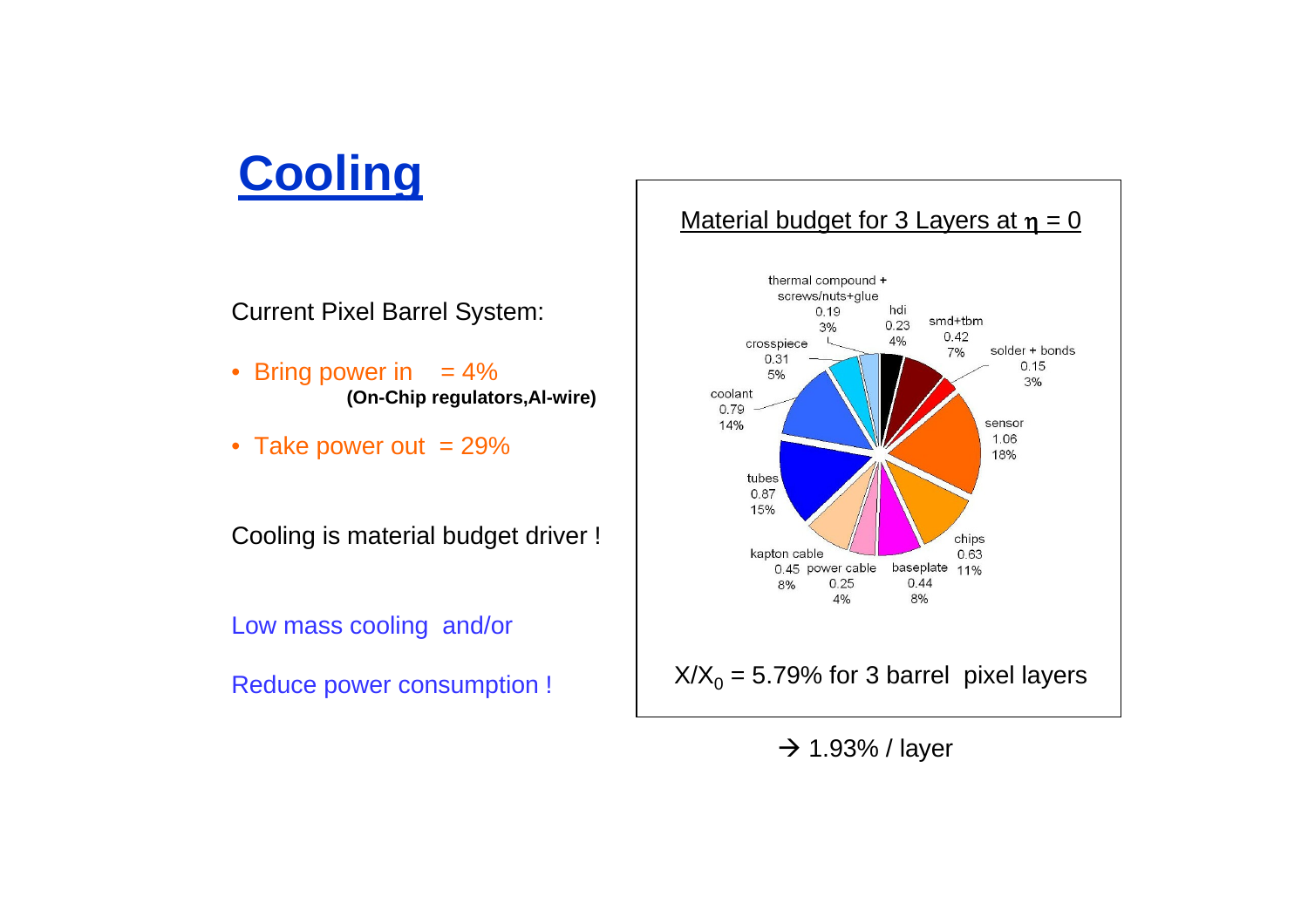| <b>Current consumption:</b> | Analog:                                                 | Strips $\rightarrow$ reduce noise<br>Pixels $\rightarrow$ speed (timewalk) !!                                                                     |                                             |
|-----------------------------|---------------------------------------------------------|---------------------------------------------------------------------------------------------------------------------------------------------------|---------------------------------------------|
| • Reduce power by :         | Digital:                                                | Information processing (data flow)<br>CMS ROC: $I_D = 32mA$ no tracks<br>$I_n = 40mA$ at 40MHz/cm <sup>2</sup> track rate                         |                                             |
| - Technology                | CMOS $0.25\mu \rightarrow 0.13\mu \rightarrow$ Digital: | local: YES<br>Analog: NO W.I. $\Rightarrow$ $g_m = \frac{I_{DS}}{n \cdot U_T}$                                                                    | global: NO                                  |
| - Architecture choice       | <b>Pixel ROC Power:</b>                                 | <b>ALICE</b><br>466 mW/cm <sup>2</sup><br>ATLAS 335 mW/cm <sup>2</sup><br>$CMS*$ 194 mW/cm <sup>2</sup><br><b>CMS</b><br>$142$ mW/cm <sup>2</sup> | on chip regulators<br>no<br>no<br>yes<br>no |
| - Custom protocols          | TBM05 $\sim$ 1/6 power of TBM03                         | abandon LVDS for 5cm distance $\rightarrow$ custom<br>protocol LCDS (Low Current Differential Swing)                                              |                                             |

The next SLHC tracker must be very cautious and careful with power consumption !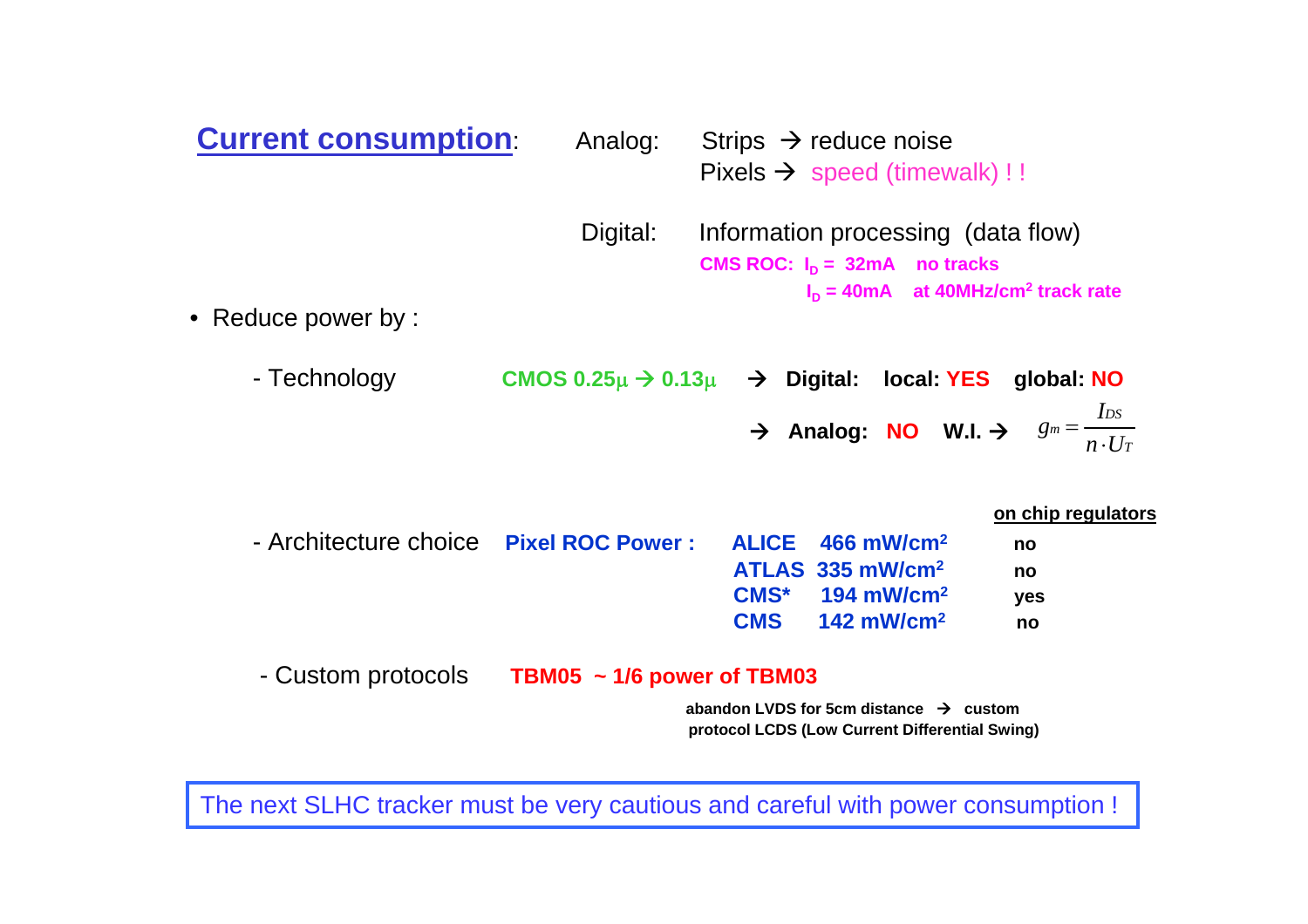### **Tracker Trigger** ( worry about **Cabling** )

- Present CMS System : Strip System → Zero suppression after L1 in FED Pixel System  $\rightarrow$  Zero suppression before L1 in ROC
- Present Pixel System is only tracking system that could in principle participate in the L1 decision.
- Typical trigger concept relies on a quick and fast evaluation of (reduced) information for selection of valuable data for subsequent full event readout.
- SLHC tracker with 0-suppressed Pixel- / Strip-System could contribute to L1

Æ **What are our options ? e.g. CMS**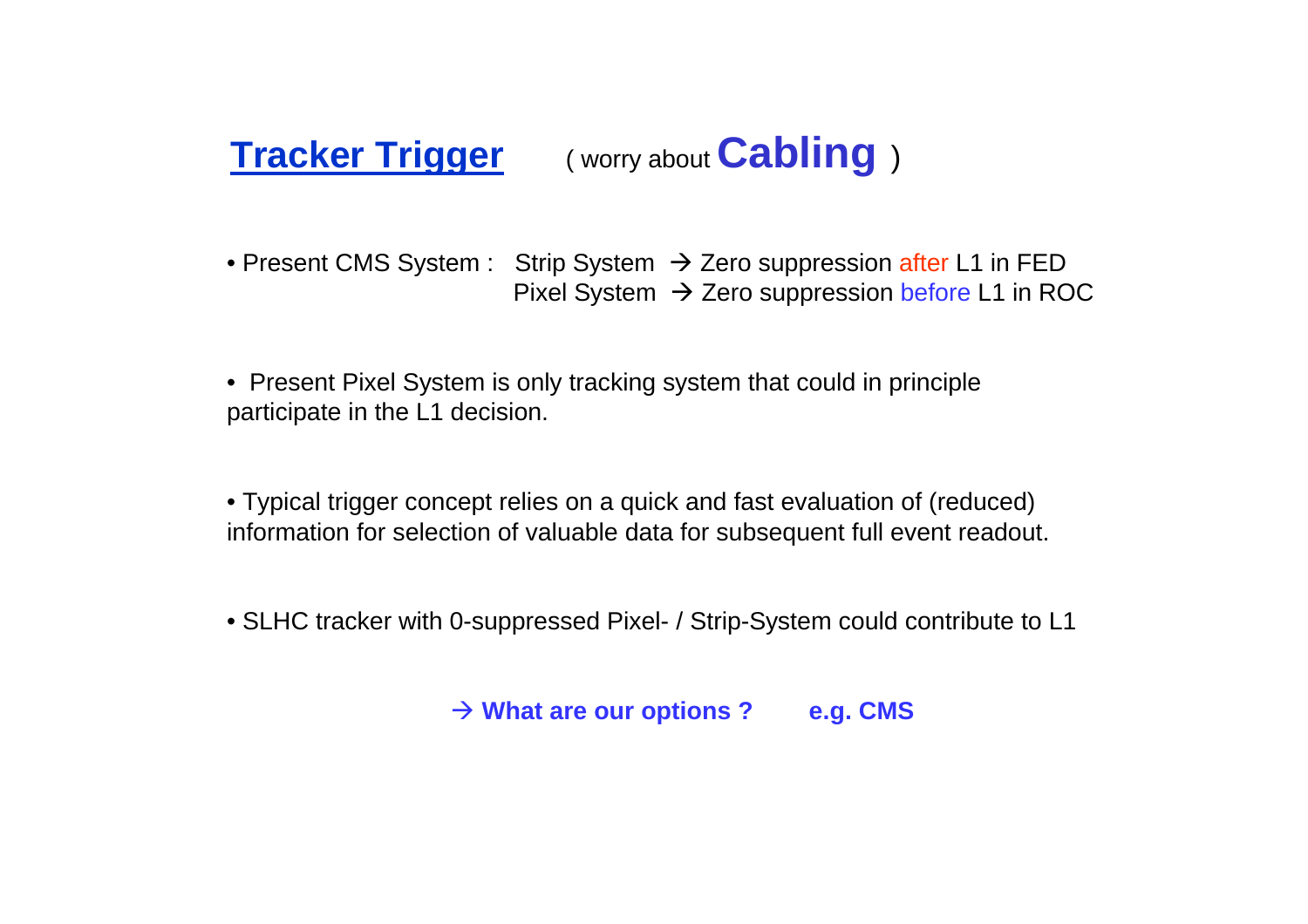#### **Tracker Trigger (Option 0)** → brute force solution

Keep present concept  $\rightarrow$  Increase LT1 rate 100kHz  $\rightarrow$  1MHz !!



- Cabling & Material budget as now !
- Increase readout bandwidth by  $10x$  , ( rest of CMS as well)  $\qquad$  Costs !
- Increase Switch bandwidth for Tracker HLT decision !  $\rightarrow$  $\rightarrow$  Affordable ?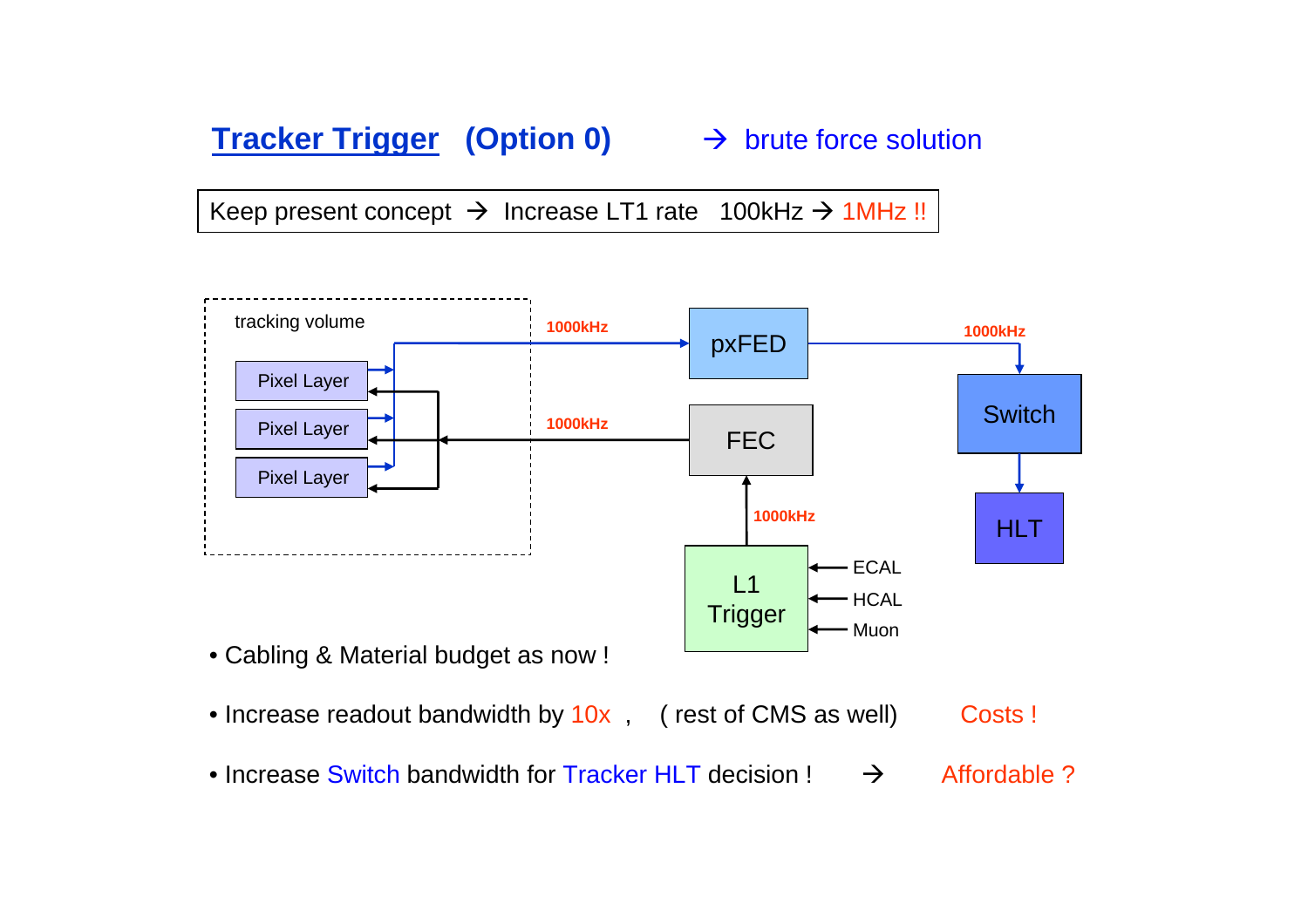#### **Tracker Trigger (Option 1)**

Add extra trigger fiber readout for external track trigger !



- Cabling & Material budget goes up !! ( how many trigger fibers needed ?)
- Independent trigger & readout fiber system ? Affordable ?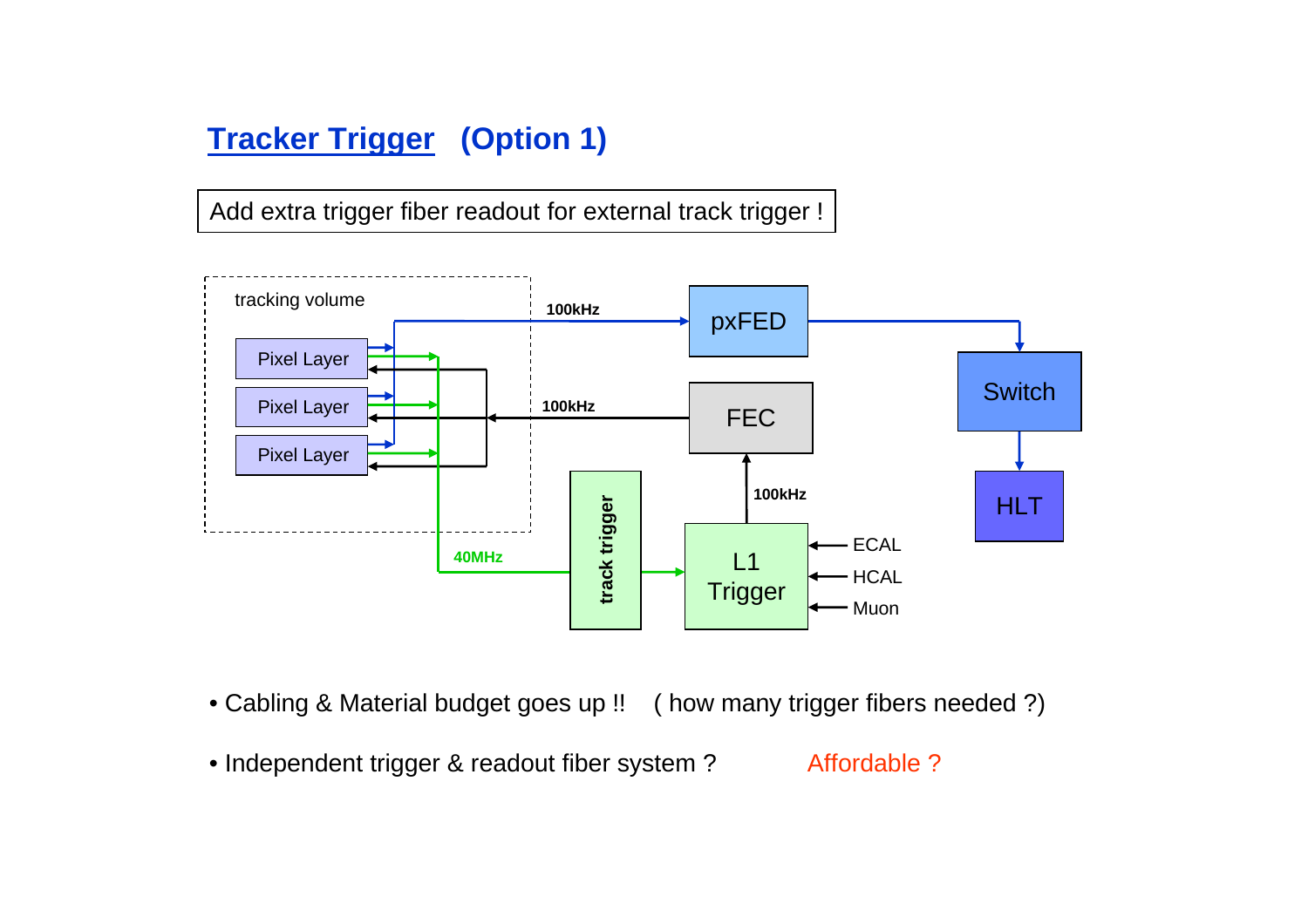#### **Tracker Trigger (Option 2)**



- Trigger signals in tracking volume electrical ?
- $\bullet$  Track trigger boards inside tracking volume or outer surface?  $\qquad \rightarrow \hspace{0.1cm}$  X/X $_0$  $\rightarrow$  X/X<sub>0</sub> !

Readout signals inside tracker volume electrical & optoconversion at surface ?